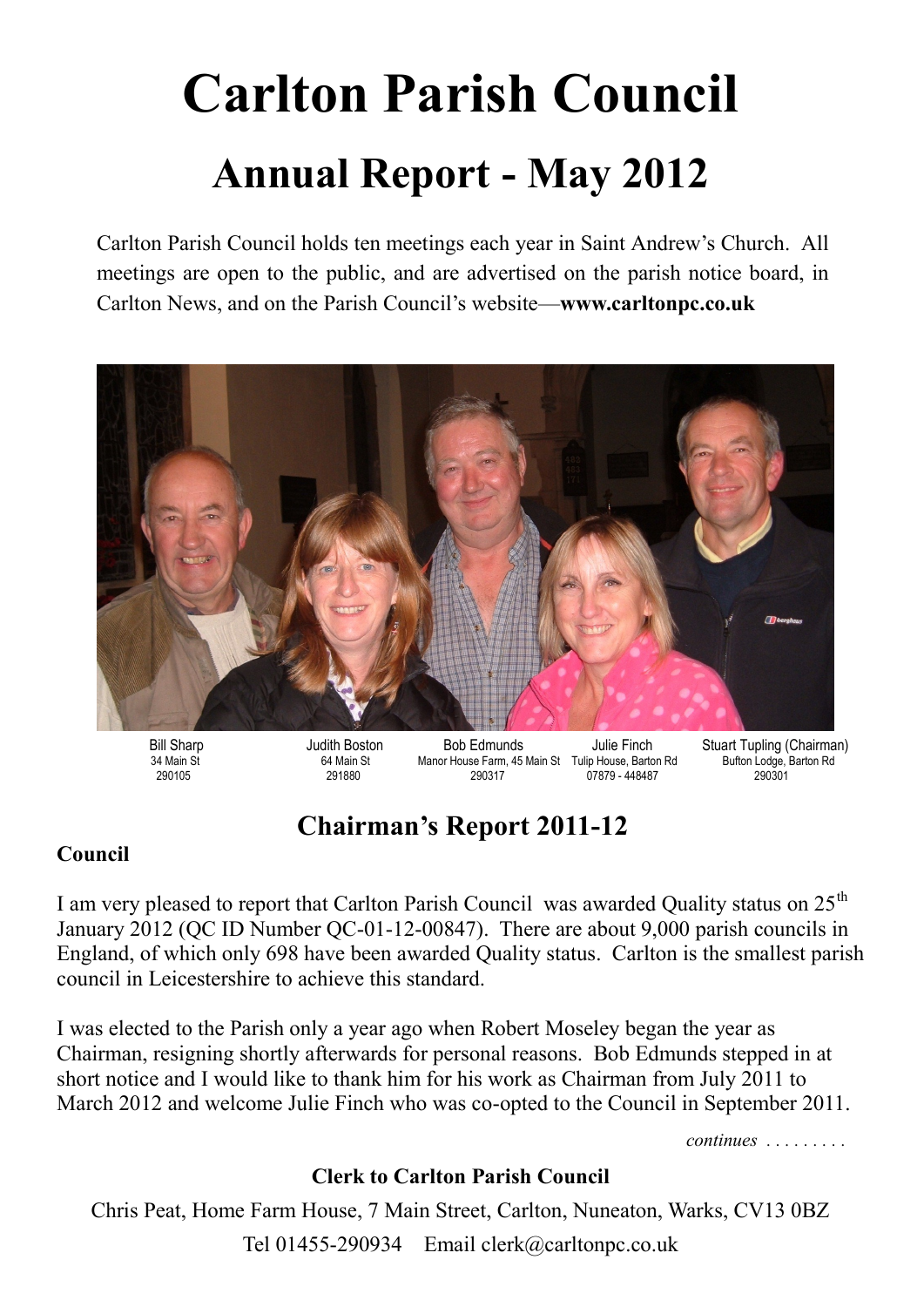Carlton Parish Council held 10 meetings last year. Attendance was: Tupling 9; Boston 10; Edmunds 8; Finch 6; Moseley 2; Sharp 10; Clerk 10. Nine representatives of other organisations attended meetings, as did six parishioners. The PC was represented at 7 meetings of other bodies. The PC considered 13 planning applications.

#### **Carlton Affordable Housing Project**

Progress on this development with Nottingham Housing association is still rather slow. The initial bid for funding in July 2011, mentioned in last year's report, was unsuccessful as was the subsequent bid to the LCC New Homes Bonus Fund in October. After an exhaustive vetting process, the Homes & Communities Agency has confirmed that the PC is a Community-led Organisation and a bid has been submitted for this funding stream. We are still awaiting the outcome.

A two-day public consultation event was held in the church in February was attended by 85 local people and some interviews were broadcast later by radio Leicester. The verbal and written comments made have been carefully considered, and detailed plans are being prepared. This project has required many meetings, site visits and investigations, and the preparation of a series of reports and documents.

If successful, this project will provide 11 affordable homes, improvements to a dangerous corner on Nailstone Road, and a new path between Barton Road and Nailstone Road through a Jubilee Orchard.

#### **Public footpaths**

Diversion Orders were implemented and physical improvement works carried out on public footpaths S69 and S87 at Barton in the Beans by the County Council. These paths are now fully open and are very well used. Stiles between Carlton and the improvement area were also replaced by kissing gates, funded by the Barton & Carlton Residents Action Group and small grants from Shackerstone PC and Carlton PC.

A Creation Order was also made for the extension to footpath S90, which was formally opened by the landowner at a public ceremony organised by the PC. This event attracted widespread publicity, and we thank Tania Sharp for baking a special cake, and John Piggon, Bill Sharp and Chris Peat for leading a series of guided walks.

The PC made three applications for further footpath improvement works, of which one was successful. A grant of  $£1,000$  from the Leicestershire & Rutland Foundation, with £250 from the PC and matching funding from the County Council has allowed stiles on footpath S51 to be replaced with kissing gates, improving access from the eastern end of Carlton to the valley of the Stony Brook.

#### **Carlton Parish Plan Group**

The Carlton Parish Plan Group has canvassed the views of parishioners, achieving response rates of 88% and 86% for adults and young people respectively. The final report is in preparation and will be published later this year.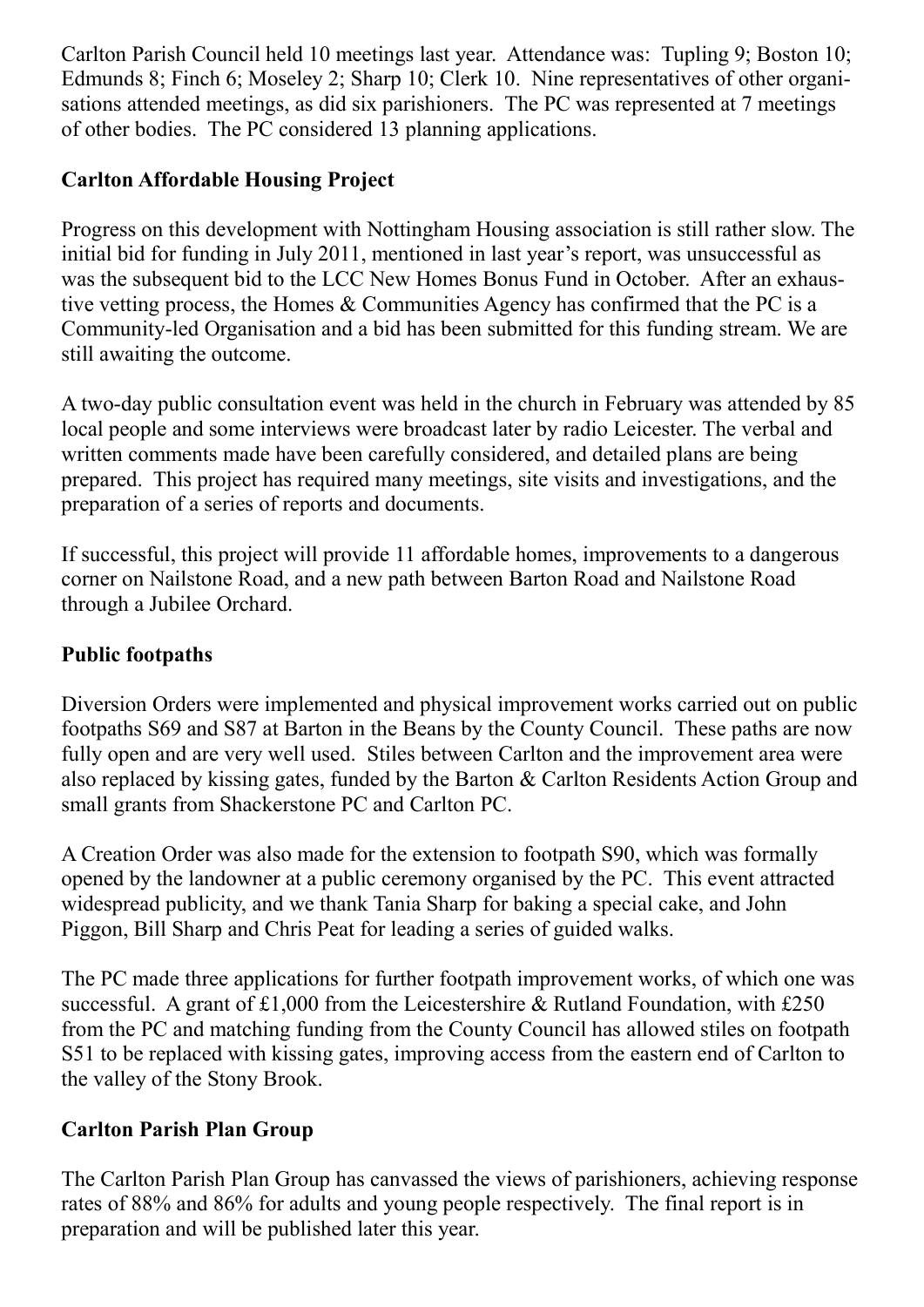#### **Allotments**

Provisional findings from the Parish Survey have revealed a higher demand than envisaged and we therefore need to source additional suitable land within the parish.

#### **Chestnut tree**

The horse chestnut tree in the churchyard was surveyed, and minor tree surgery carried out. The tree is old and has a small amount of heart rot, but is considered structurally sound. The PC intends to retain this tree for as long as possible because of its visual impact in this part of Main Street.

#### **Youth Club**

The Youth Club has closed down after three years, and we thank the County Council, Youth Workers and Youth Champions, particularly Rosi Yule, for their work and support.

It may be possible to set up a new youth club in Congerstone Village Hall – comments and volunteers have been solicited in the current issue of Carlton News.

#### **Glebe Farm Green**

The grass seed sown on the new Glebe Farm Green did not germinate very well because of the dry weather, and it was eventually partially turfed by David Sansom and the remainder re-seeded by the Clerk. The grass is now well established and the Glebe Farm Green looks as though it has always been there.

#### **Marina**

Bosworth Marina has finally been approved. Survey teams have been seen on the site, so the project may be going ahead. If it does it will deliver a bus turning and waiting bay on Carlton Road and an improved junction between Carlton Road and Wellesborough Rd.

#### **Website**

A new website was created for the PC by Les Johns to our own specification, and is now fully functional. Visit us on www.carltonpc.co.uk

#### **Thanks to**

Internal auditor, Carlton News, Carlton Footpath Group, Carlton Neighbourhood Watch Group, Keep Carlton Tidy Group, Carlton Youth Champions, Heritage and Tree Warden, Ashby Canal Project, Borough Councillor Tina Chastney, County Councillor Ivan Ould, our local Policemen – Dave Riley and Phil Hale.

Finally my thanks go to the army of volunteers who have given their time, expertise and equipment to make many of these projects and the smooth running of the Parish possible.